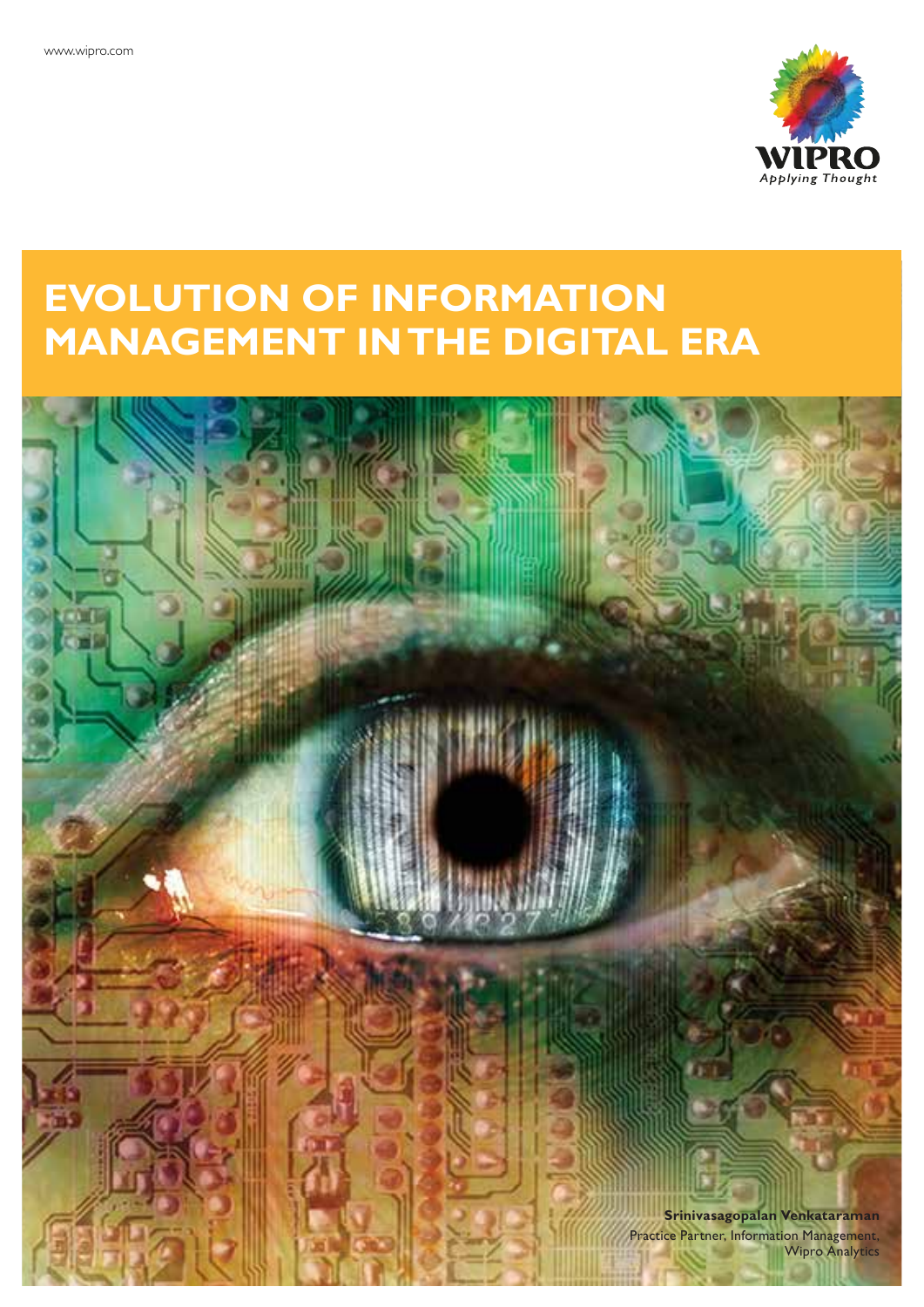# **Table of Contents**

| Core and Edge                 |
|-------------------------------|
| for the Intelligent Edge Apps |
| Core Layers                   |
|                               |
|                               |
|                               |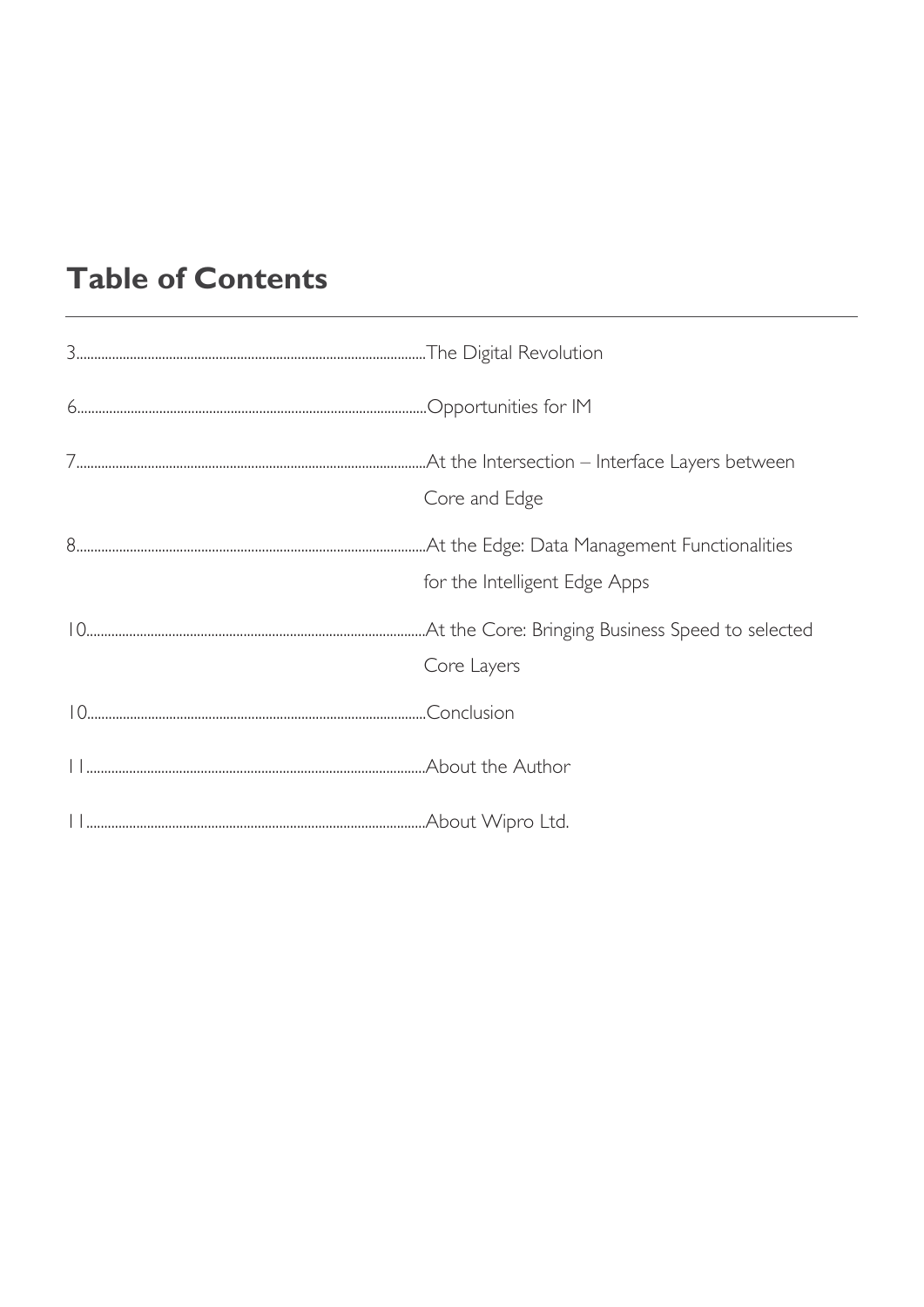### **The Digital Revolution**

For over two decades Information Management (IM) professionals have developed techniques, methodologies and best practices in multiple disciplines of IM such as - Data Profiling, Quality, Data Integration (DI), Data Architecture and Management, Metadata, Master Data Management (MDM), Data Migration, Data Archival, Data Security, etc. As the digital wave sweeps the business world, traditional approaches towards managing data are impacted significantly such that methodologies and techniques require an overhaul to support this new digital age data.

The digital transformation of enterprises across the globe has opened-up new challenges, possibilities and opportunities in the IM space. Digital is all about re-imagining certain aspects if not entire business processes, services and interactions with customers, partners and vendors by leveraging consumer oriented digital technologies to deliver a superior experience. Enterprises have chartered Chief Digital Officers to partner with businesses to identify, develop and implement these new "digital apps".

Enterprises always had applications to support business known as Systems of Records like ERP, CRM, SCM, Risk, DWH, etc. These applications are transaction-driven and designed to initiate, record, execute, monitor and report on business transactions. These are the "core" applications of any business.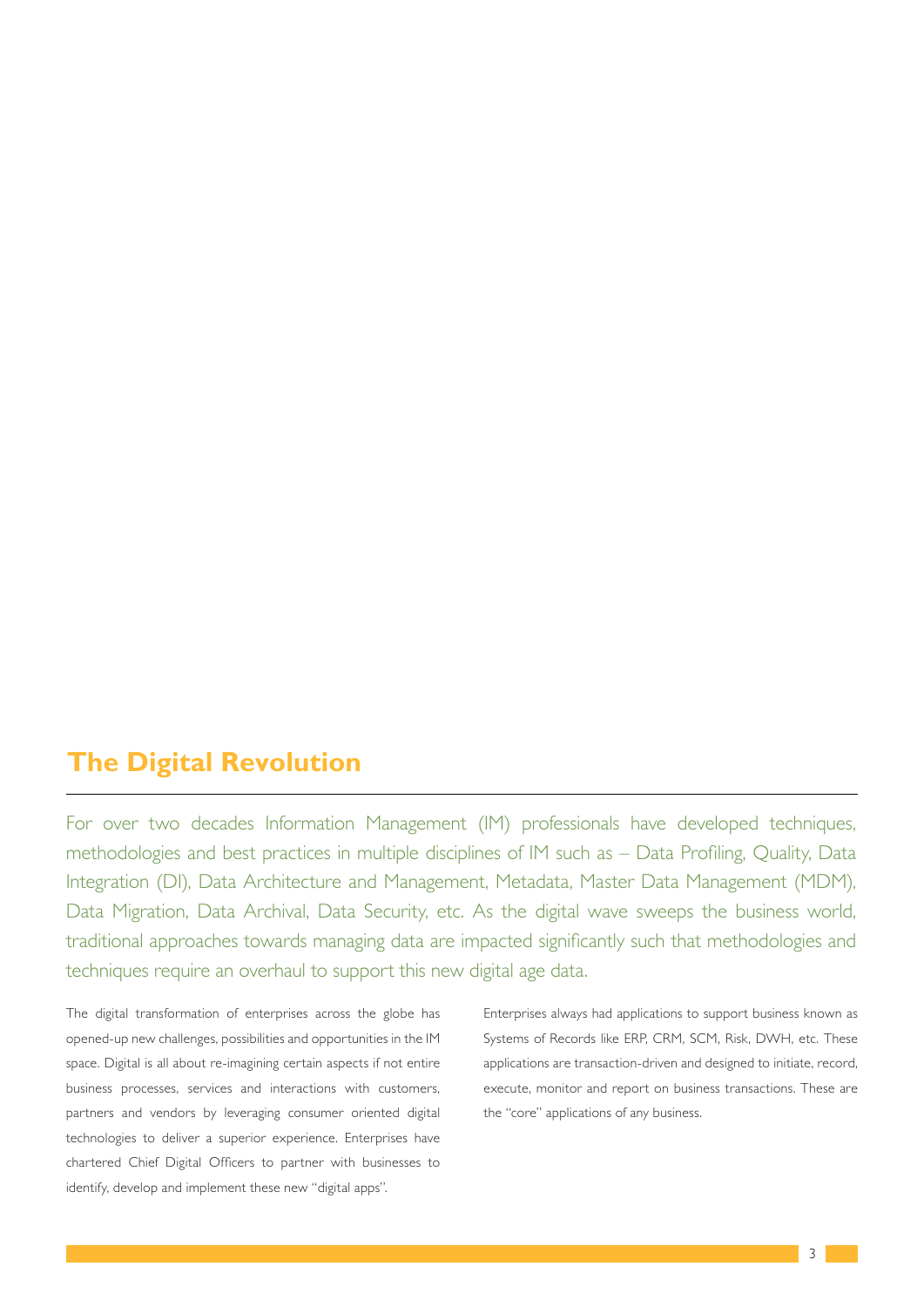



- "IT Speed"
- Internal Focused
- Designed for Optimization

• Usage Controlled and Throttled

- Localized for Regions
- Transactions get Completed Here

Digital apps have carved out a new set of IT applications that are created with deep emphasis on engagement with the end-user. These are the "Edge" applications of any business, known as Systems of Engagement. They are created for a specific type of customer engagement and share different characteristics in the applications lifecycle. E.g. experience-driven customer on-boarding in a bank as a part of digital banking initiative or mobile-driven digital claims process using mobile. Most of them are born in the cloud, built with mobile-first philosophy and designed for a

frictionless experience to the end-users. The proportion of "Edge" apps will grow significantly as digital initiatives gain more prominence within enterprises. Given the state of digitization and nature of these applications, many of them will be experimental in nature, leading to a faster rate of change than that for the core applications. Additionally, an Edge application can also retire fast, if it has outlived its utility or needs replacement due to an evolving business need.

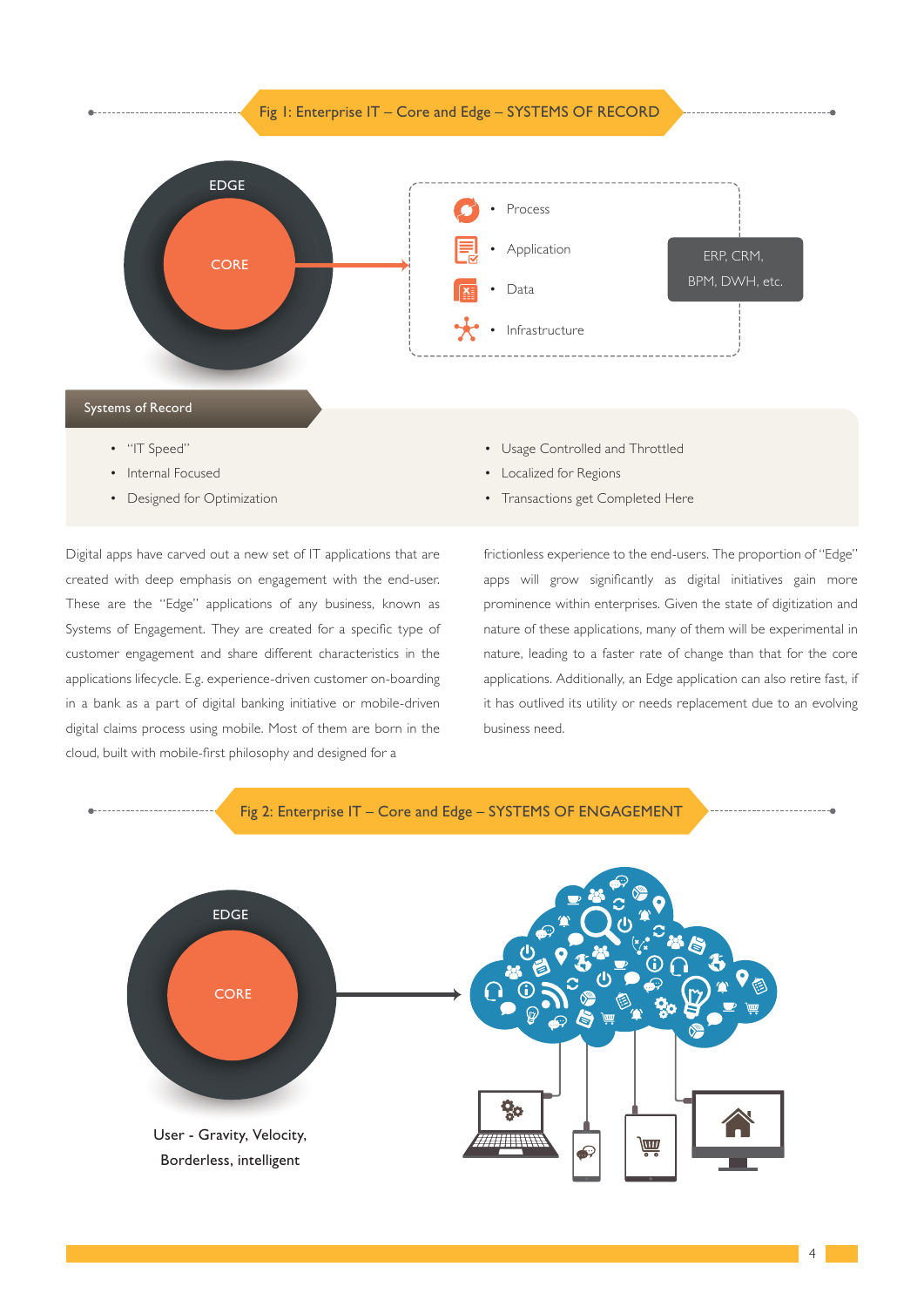#### Systems of Engagement

- "Business Speed"
- Design Thinking Oriented
- Multi-channel

The digital apps though built differently can't work in isolation. For instance, a customer on-boarding or digital payments app has to still go through the customer id creation process in the operational

- Mobile First, Cloud-enabled and Content-aware
- Customers Interact Here

MDM at the core, credit decision making system for risk evaluation and validation against eligible customer segments.



In case of a social media-based payment app, it has to go through AML processes at the core for fraud prevention and validation against suspicious transactions. This means that the data exchange and process hand-off between the experience and execution layer needs to be orchestrated to deliver the seamless experience that the digital application promises to offer.

Customer Journey starts with an interaction at the experience layer. Every customer journey in the experience layer can be through a different channel and will interact with the execution layer to complete the process and transaction enabled by the "integration layer".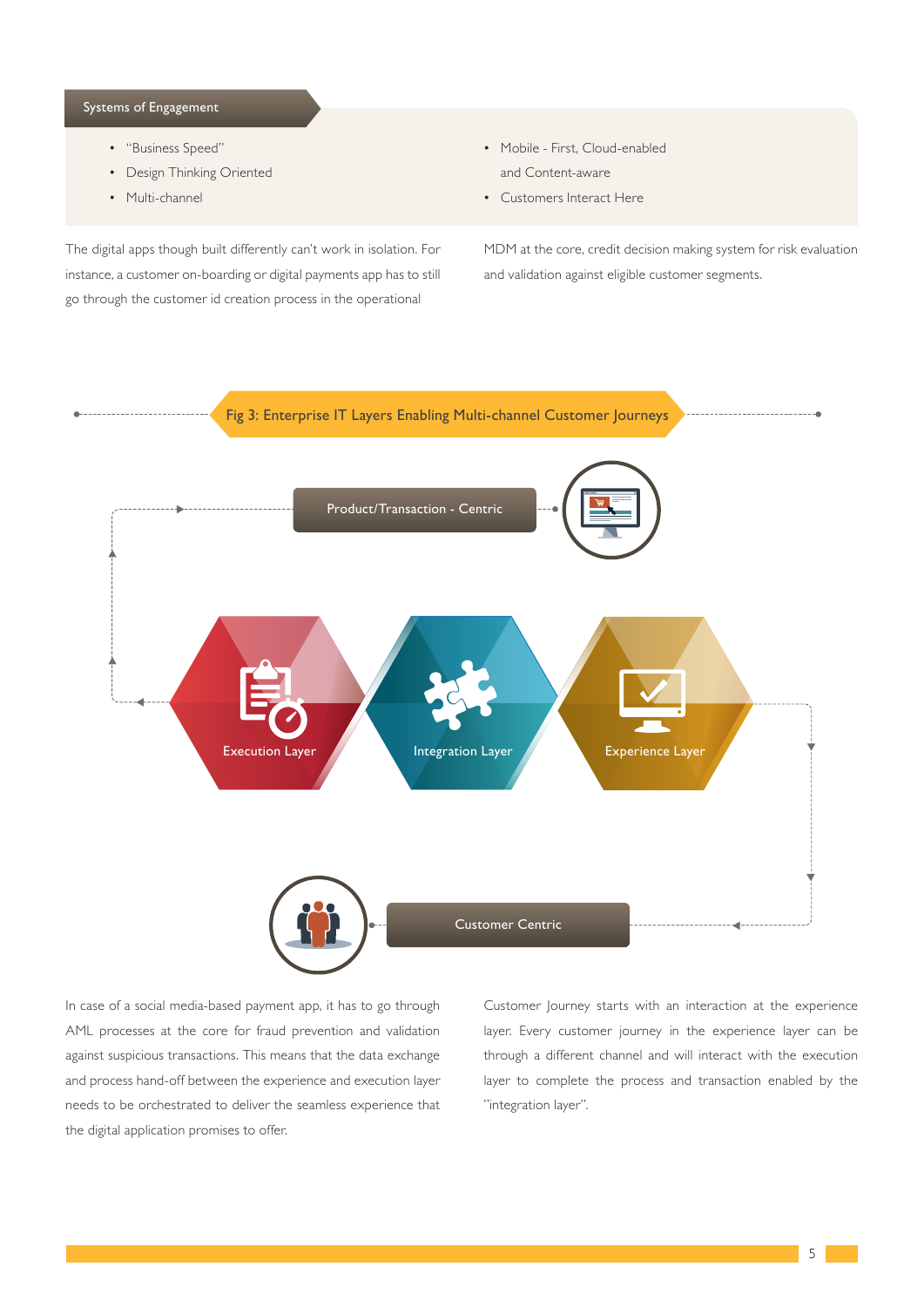# **Opportunities for IM**

Given the necessity of the interaction between the Edge and Core layer, to deliver a unified experience, IM practitioners need to look at three areas in order to build on new capabilities:



Implementing these new capabilities will also require new architectural approaches such as Lambda and Data Lakes to augment the existing data warehouses.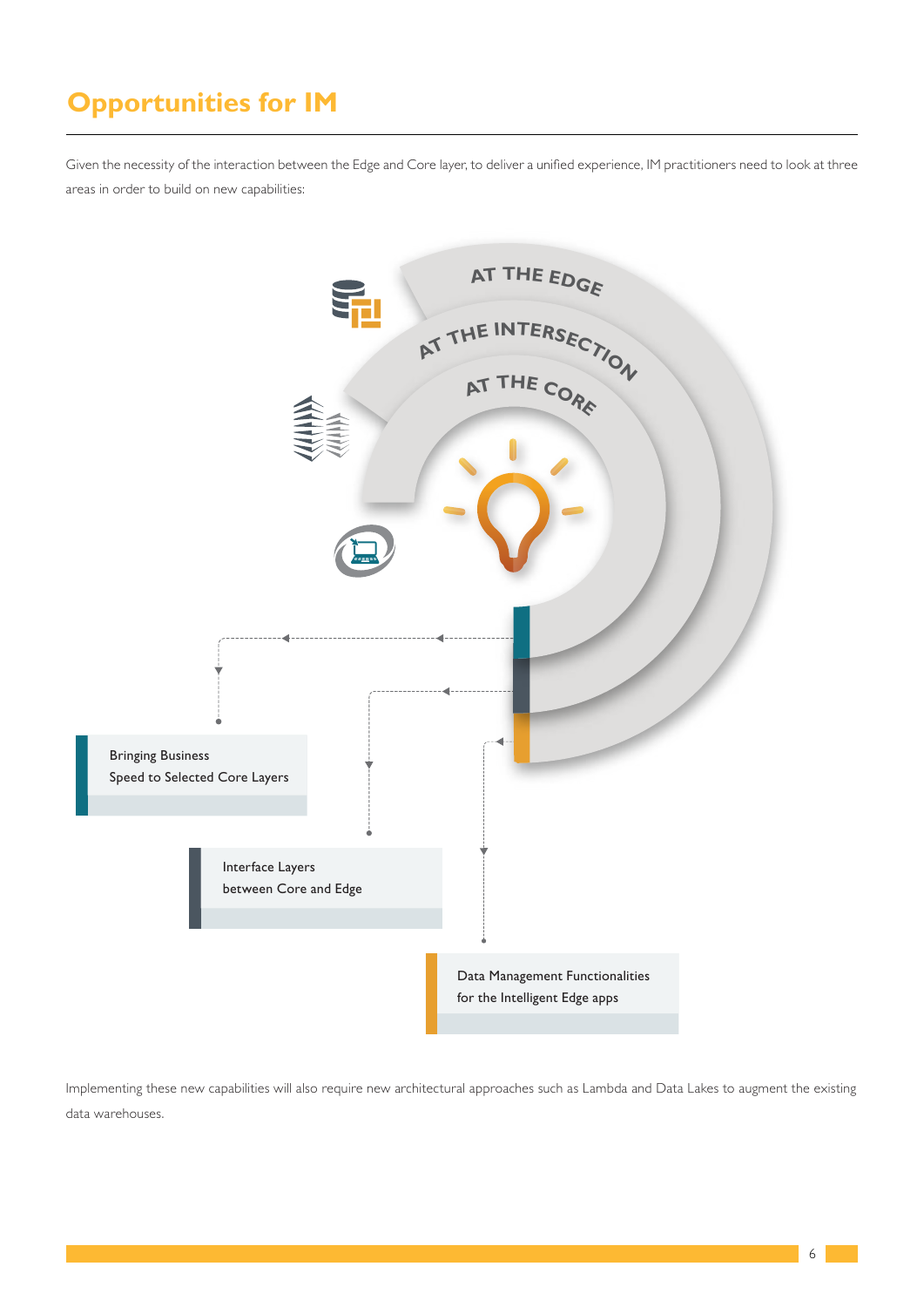# **At the Intersection – Interface Layers between Core and Edge**

Data Gravity Shift to the Cloud - Proliferation of cloud applications and data platforms drive the need for an integrated approach to manage new integration patterns. Also, SaaS data model changes happen at a much faster rate pushing new data elements to the warehouse faster

Many enterprises are rapidly migrating some of their applications into the cloud i.e. Salesforce, Marketo, Infor and Workday, etc. to better leverage the operational expenses model and reduce TCO. Additionally, some EDW workloads (i.e. investigative analytics) are also migrating to cloud through provisioning of analytical databases like HP Vertica and Amazon Redshift. This demands a new set of cloud DI patterns such as



These workloads are not just batch, but consist of a mix of batch, real-time and streaming.

These capabilities are addressed via newer technology platforms such as Integration Platform as a Service (IPaaS) that provides for the foundational platform to integrate not just on-premise and cloud but also Core and Edge applications in the enterprise. Technology vendors like Snap Logic, Informatica, Actian, Kapow and litter Bit enable these new capabilities.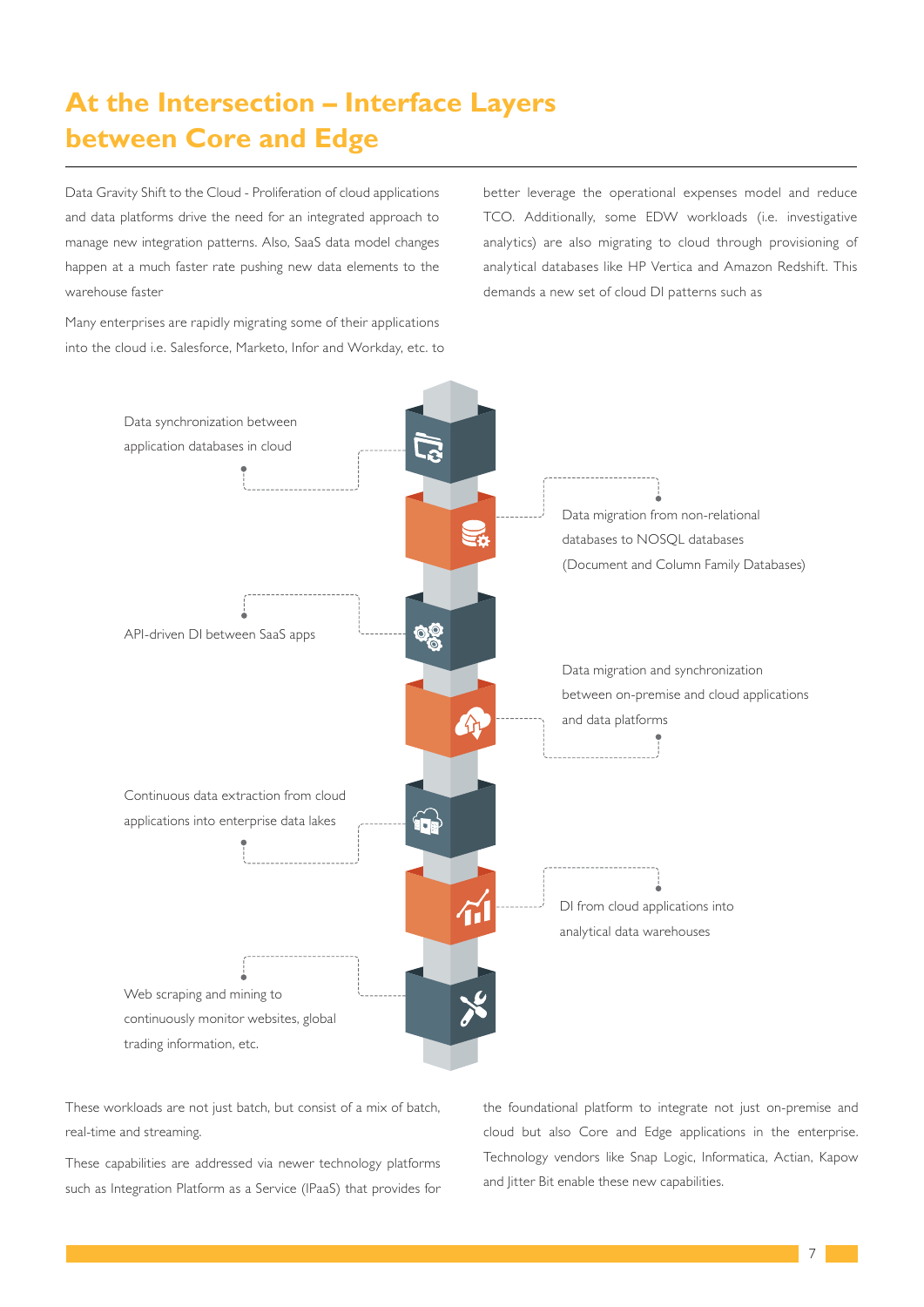# **At the Edge: Data Management Functionalities for the Intelligent Edge Apps**

#### Fast Data - The Real-time Enterprise

Data ingestion rates are continuous and need to be processed either as streams or complex events as digital apps are real-time based

The rate of data flow has increased manifolds due to social media, Machine data (CDRs), IoT, etc. A new class of applications i.e. Listening Platforms are being deployed in enterprises that allow the organizations to read streams of social interactions and glean insights from them. This means, reading from firehose of social data providers such as Gnip and DataSift for a specific digital app around a specific conversation or topic.

Also, the real-time decision making is in need of an enterprise to necessitate the creation of new patterns of DI pipelines inside the enterprise that handle:



- a. Collection, reading, aggregation and reporting of KPIs and metrics for data stream monitoring (e.g. machine health monitoring, social object monitoring, network operations monitoring). Pattern focused on fast ingestion of data and reporting
- b. Data transformation of streaming data, based on business rules and ingestion into data lakes or data warehouses (e.g.

Telecom CDR sessions) pattern focused on maintaining the state of incoming data and transform data for complete state and if required deliver a new stream of data

- c. Real-time data processing for critical events based on model scoring and interfaced with decision management applications to provide real-time responses (e.g. Next best offers based on in-store location data received from iBeacon, personalized micro-campaign launch for top 10% customers whose calls were dropped more than normal in the last 'n' minutes etc.) Pattern focused on interfacing with operational applications to support high request-response pipelines
- d. Complex event processing across multiple data streams monitoring for pre-defined complex events over multiple streams of data and by querying the streams continuously to build high-level metrics and detect anomaly events (e.g. fraud detection based on a defined complex event pattern derived from multiple streams of data, machine failure threshold identification based machine data streams) pattern focused on monitoring complex events across streams that individual streams alone can't compute

There are many technologies that can address these fast data requirements and they are not restricted to open source realm of Esper, Storm and Kafka, etc. Technologies such as Stream Base, SQLStream, IBM Info Sphere Streams, WSO2, Oracle CEP, Microsoft Stream Insight, Amazon Kinesis, Informatica Rule Point, VoltDB can provide the foundational components required to build these fast data pipeline processing capabilities.

#### Digital Applications - Age of Polyglot Storage

Data that comes for analysis doesn't come in rows and columns anymore. Log Files, JSON, and XML etc., stress the existing IM capabilities

In the past, enterprise data for all the applications fit neatly into relational tables. Digital apps are built using new set of data management technologies decided upon the factors such as availability, requirements and ease/rapidness of development i.e. NOSQL database such as Aero Spike, MongoDB, Cassandra, etc.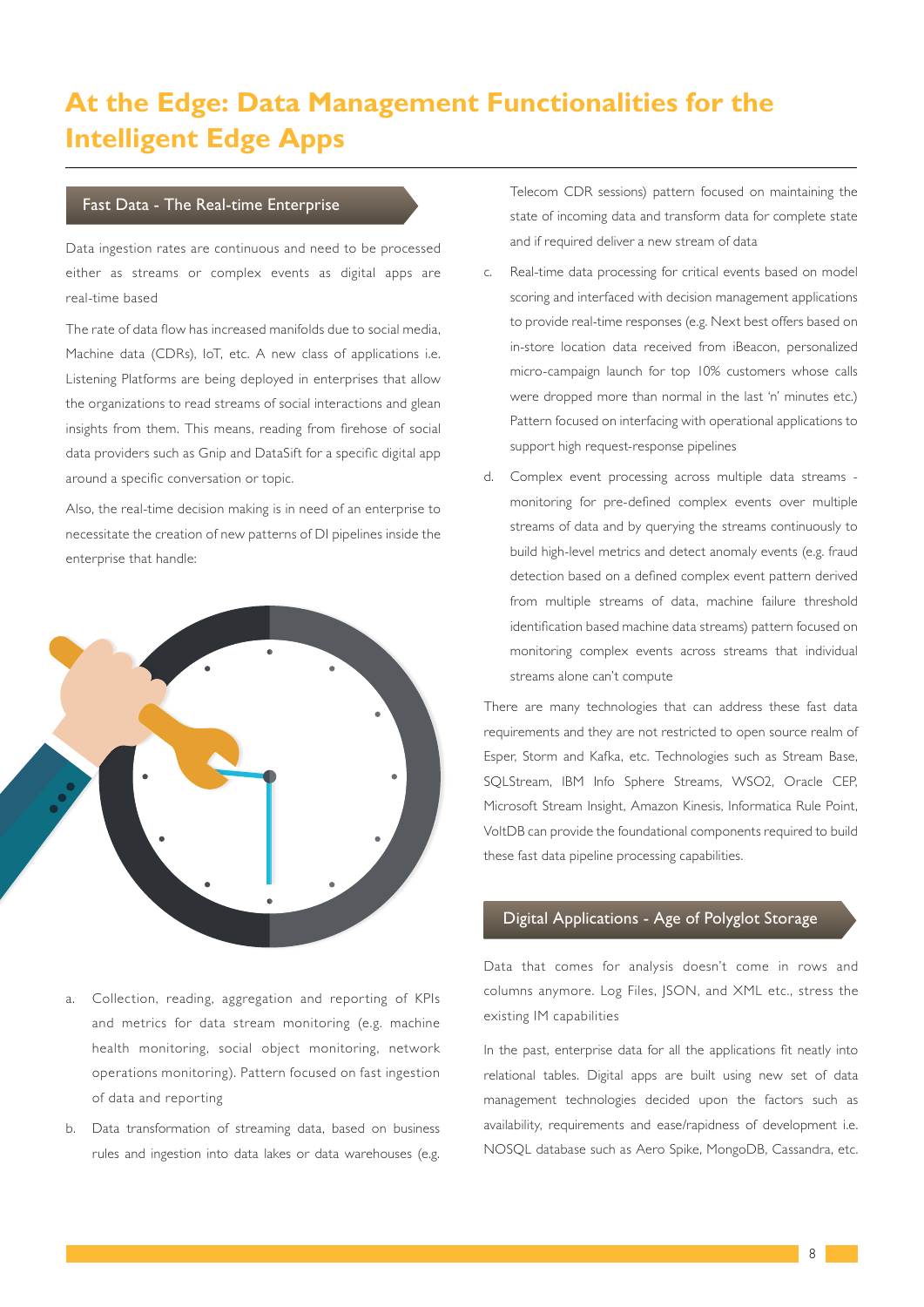on a multi-model storage engine like Foundation DB, Arango DB. A hypothetical digital app may store its application data in more than one database like customer information on a relational DB, catalogue information on document database, click-stream and mobile session information data in Cassandra, etc.

Once these digital apps are deployed, rich interaction around a certain context and business process is now available to be integrated with information in the data warehouse for completely new set of insights. From an IM perspective the data supply chain has to be re-configured with new capabilities to manage this integration.

•New DI patterns that can connect, read and decipher structure (e.g. JSON, XML etc.) to retrieve information from these new generation databases in real-time and integrate with existing data in DWH

- Ability to decode structure (metadata) and content (profiling metrics) from these semi and unstructured data and develop metadata lineage
- Business process oriented end-to-end metadata lineage to address specific business processes across Core and Edge. E.g. claims submission, customer onboarding, BCBS 239 in banking, etc.
- Ontology build-out to understand and map attributes of rapidly arriving files without human intervention
- Machine learning driven metadata context generation for high velocity data ingestion workloads
- Ability to govern data creation, sharing in the digital apps based on data governance policies with respect to dat privacy and compliance
- Ability to provide data-quality-as-a-service for data standardization to digital apps in a high-performance setup using concepts of Data Virtualization
- Ability to provide entity resolution as a service, across multi-channel digital apps so that the entity resolution efforts are not duplicated in the enterprise
- Ability to enhance master data entities and relationships with entities that are socially available information enabling connection analytics



9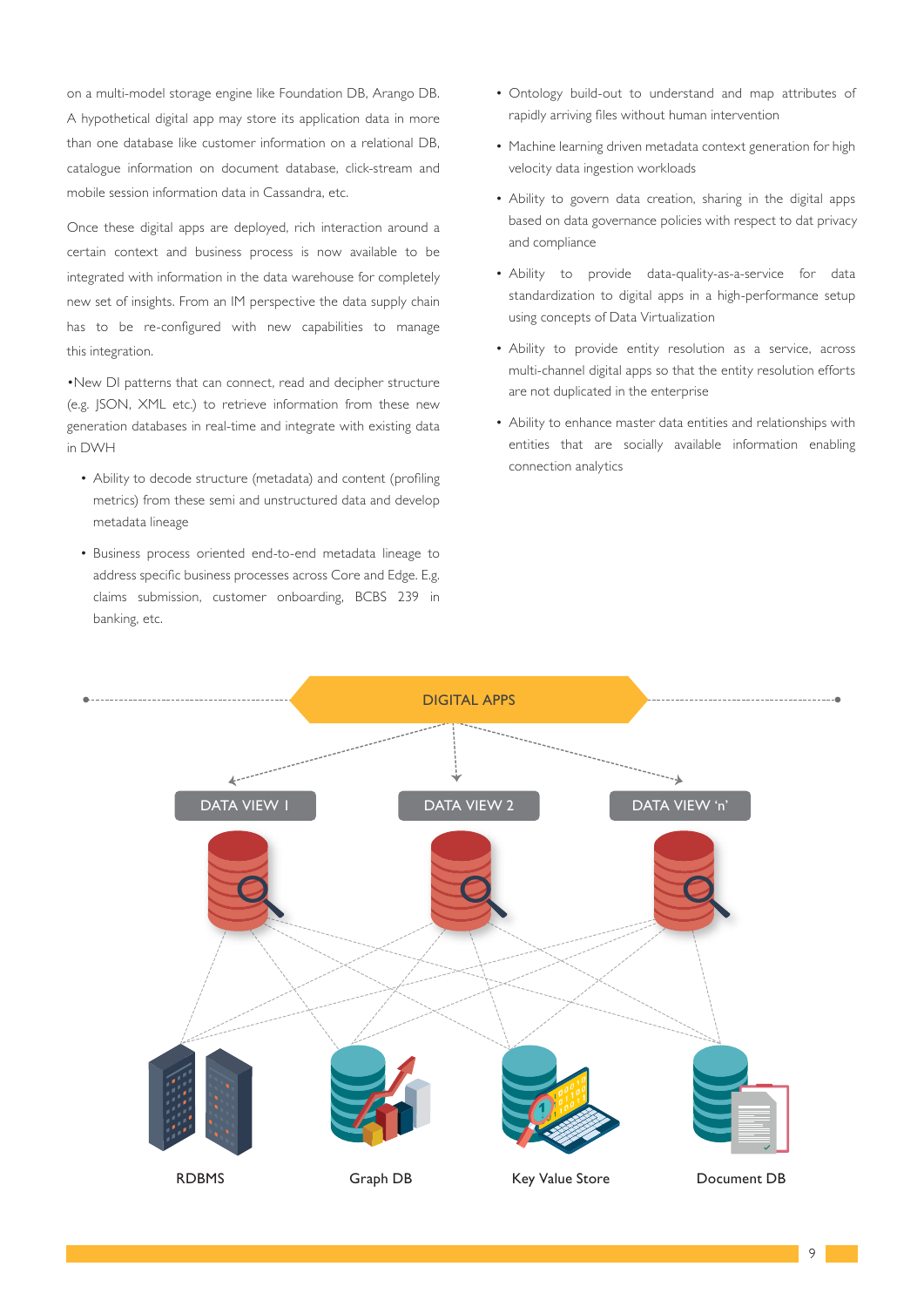## **At the Core: Bringing Business Speed to Selected Core Layers**

#### Big Data Integration – Leveraging Hadoop for Batch Data Processing

Processing data through the engine of an ETL server is reaching its limits and even the ELT approach of database push-down introduces contention in the databases. A parallel processing framework with distributed file system to push-down heavy workloads is the solution.



As enterprises grapple with Big Data and continue exploring Hadoop, for low-end use cases such as enterprise landing area, data provisioning platform etc., the traditional model of processing data through the memory of an ETL engine will crack, to pave way for a select set of workloads to move into Hadoop-based platforms. However, enterprises will want to leverage the existing DI tools that offer unmatched productivity and code management capabilities while undertaking the migration.

In the world of Hadoop 1.0, all processing was directed via the map-reduce framework to access, read, processes and write files in to HDFS. Traditional DI vendors built connectors to extract data out of Hadoop and process it in the ETL server and delivere it to target systems. In some cases, the tools leveraged the usage of HIVE/PIG to convert the mappings into these high-level processing languages and executed their jobs in Hadoop, popularly known as push down optimization.

With the advent of YARN in Hadoop 2.0, many traditional DI vendors are preparing a roadmap for their products that can sit natively on Hadoop as another processing engine. This will provide the ability to develop mappings using the same set of mapping



development tools and deploy for execution directly in Hadoop through MapReduce/Tez/custom engines (depending on the workload), that sit on YARN and access HDFS files natively. This way, data that is ingested into Hadoop staging stays in Hadoop till the processing is performed and the final data-sets are created for export into the data warehouse. This avoids movement of data from Hadoop to an ETL server and back. By using the same developer tools and mapping tools, data pipelines can be created faster using the familiar enterprise tools and Hadoop can be leveraged for what it is good – distributed processing and storage. The ETL server concept will still hold good for random I/O dependent (updates, upserts, lookups involving changing data etc.) data pipelines and for faster processing of small payload of data.

### **Conclusion**

Digital has thrown open a plethora of opportunities for IM professionals to experiment and build new capabilities at the core, edge as well as the intersections layers to help enterprises organize, process, manage and deliver data to the business. It is imperative that we create next generation architectural capabilities that are required for enterprises to succeed and not get trapped in technology led conversations. In the long run, technology will keep evolving but architectural capabilities will stay as the foundation on which data is managed.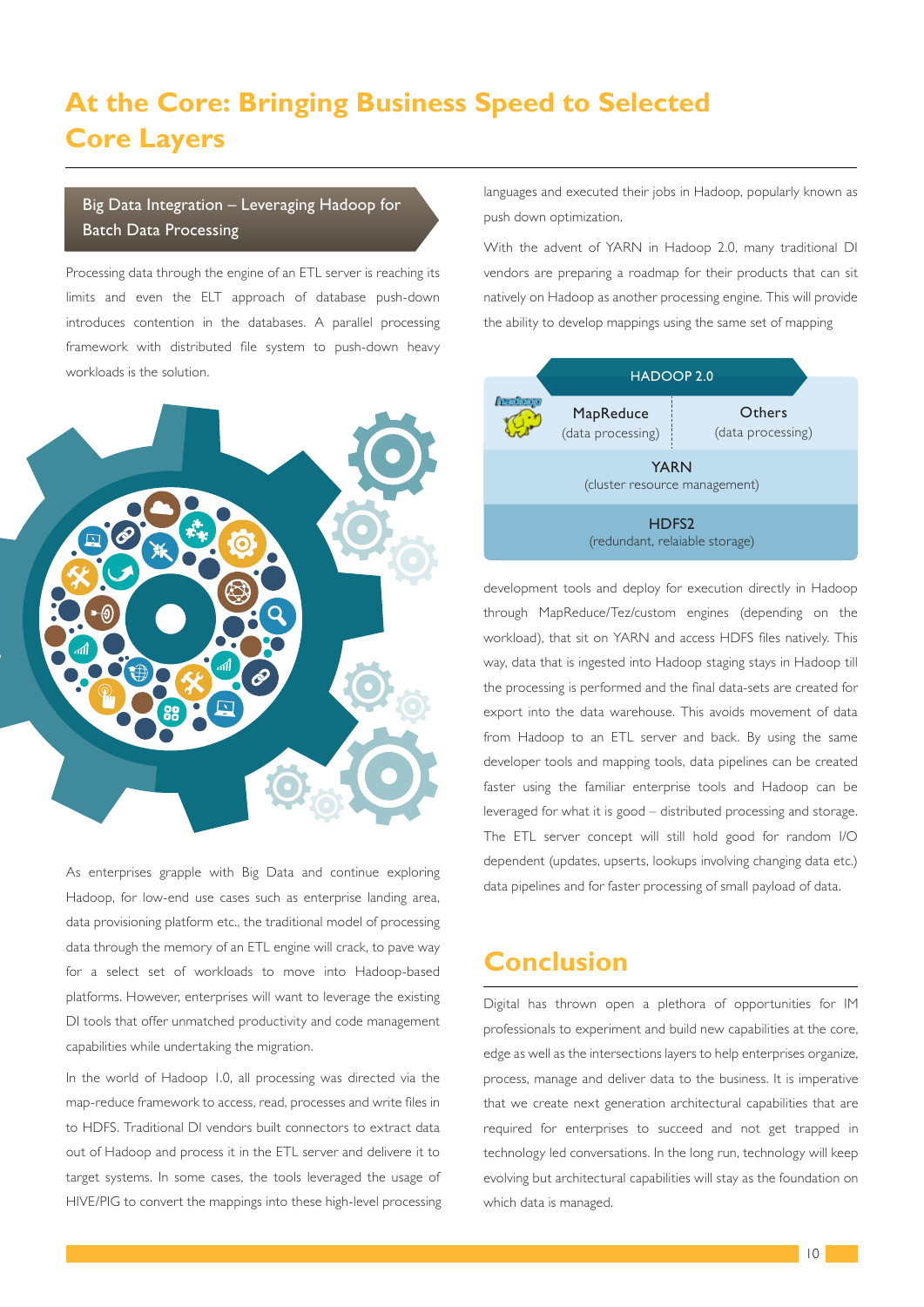### **About the Author**

Srinivasagopalan Venkataraman has over 15+ Years of experience in consulting, architecting and delivering Information Management and Business Intelligence solutions for customers across Banking, Financial Services, Insurance and Healthcare. His present focus is to define help customers re-factor their Information Management architecture in this digital age by leveraging emerging technologies.

## **About Wipro Ltd.**

Wipro Ltd. (NYSE:WIT) is a leading Information Technology, Consulting and Business Process Services company that delivers solutions to enable its clients do business better. Wipro delivers winning business outcomes through its deep industry experience and a 360 degree view of "Business through Technology" - helping clients create successful and adaptive businesses. A company recognized globally for its comprehensive portfolio of services, a practitioner's approach to delivering innovation, and an organization wide commitment to sustainability, Wipro has a workforce of over 150,000, serving clients in 175+ cities across 6 continents.

For more information, please visit **www.wipro.com**